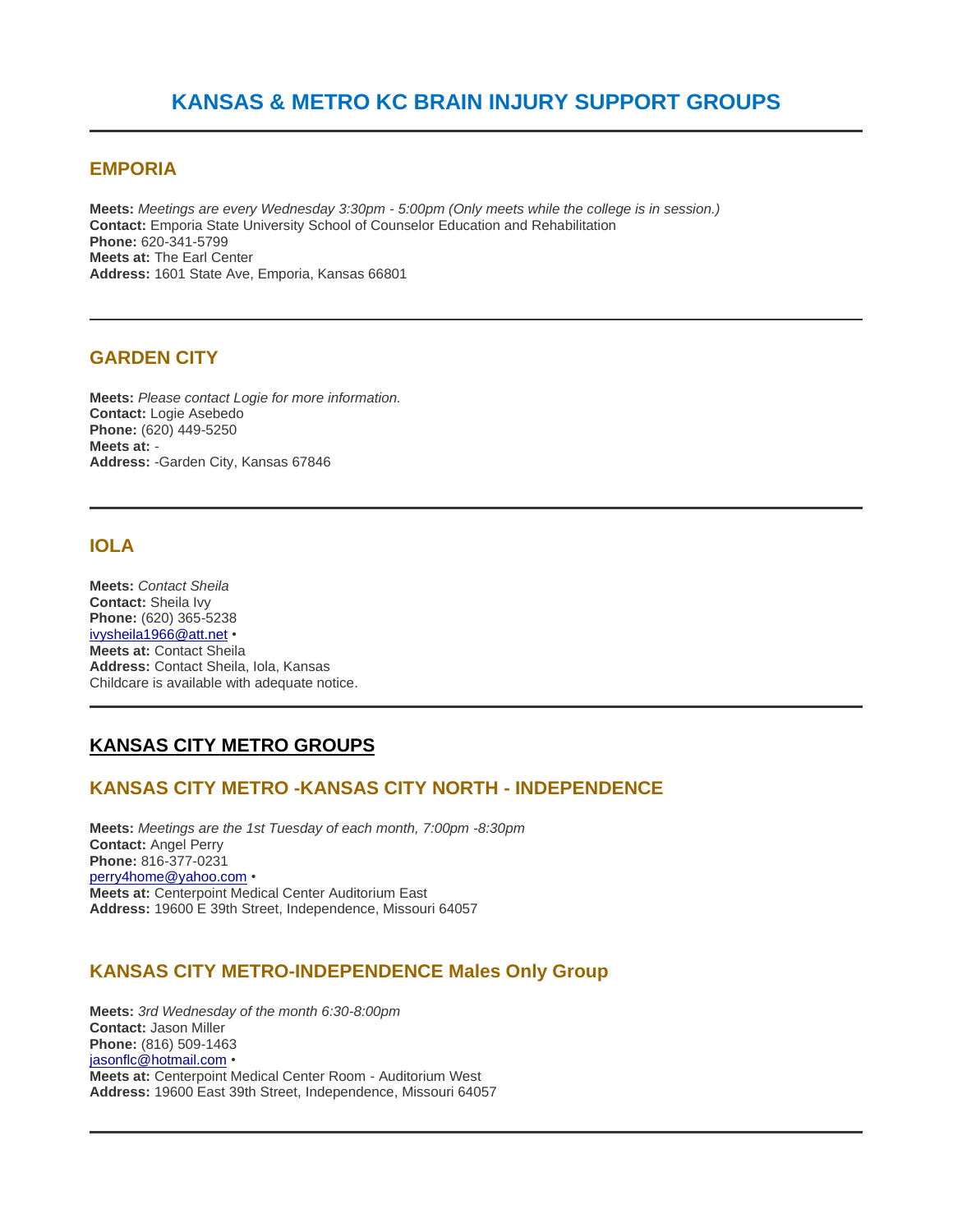# **KANSAS CITY METRO -KANSAS CITY NORTH**

**Meets:** *2nd Tuesday of every month, 7:00pm* **Contact:** Eric Washington **Phone:** 313-231-9721 [ewash33@gmail.com](mailto:ewash33@gmail.com) • **Meets at:** Hillside Christian Church **Address:** 900 N.E. Vivion Rd., Kansas City, Missouri -

# **KANSAS CITY METRO -KANSAS CITY, KS**

**Meets:** *2nd Tuesday of every other month, 4:30pm - 5:30pm* **Contact:** Jill Graham or Dolly Wood **Phone:** 913-588-6943 [mgraham5@kumc.edu](mailto:mgraham5@kumc.edu) or [dwood@kumc.edu](mailto:dwood@kumc.edu) **Meets at:** University of Kansas Hospital Inpatient Rehabilitation Center, Multipurpose Room **Address:** 3910 Rainbow Blvd, Kansas City, Kansas 66160 The University of Kansas Hospital Inpatient Rehabilitation Center Multipurpose Room is on the 2nd floor. The Inpatient Rehabilitation Center is located at 39th and Rainbow Blvd., across from the main hospital. Free garage parking.

# **KANSAS CITY METRO -OVERLAND PARK TBI/CONCUSSION**

**Meets:** *1st Monday of each month, 6:30pm-8:30pm* **Contact:** Jennifer DeFluiter **Phone:** 913-541-5001 [jdefluiter@hotmail.com](mailto:jdefluiter@hotmail.com) • **Meets at:** Overland Park Regional Medical campus-- Medical Plaza West Bldg. **Address:** 12200 106th St, Ste 10\*, Overland Park, Kansas

# **KANSAS CITY METRO -OVERLAND PARK**

**Meets:** *1st Saturday of each month, 9:30am - 10:30am* **Contact:** Steve Zink **Phone:** (816) 223-5152 [BIAGKC1@gmail.com](mailto:BIAGKC1@gmail.com) • **Meets at:** Mid America Rehabilitation Hospital cafeteria **Address:** 5701 W. 110th , Overland Park, Kansas 66211

# **KANSAS CITY METRO -OVERLAND PARK—CAREGIVERS (New)**

**Meets**: 3rd Tuesday of the month, 6pm-7pm **Contact:** Christy Everhart (contact to verify date and time) [Christyeverhart@outlook.com](mailto:Christyeverhart@outlook.com) 913-433-4120 **Meets at**: Legacy Christian Church **Address:**10150 Antioch Rd, Overland Park, KS 66212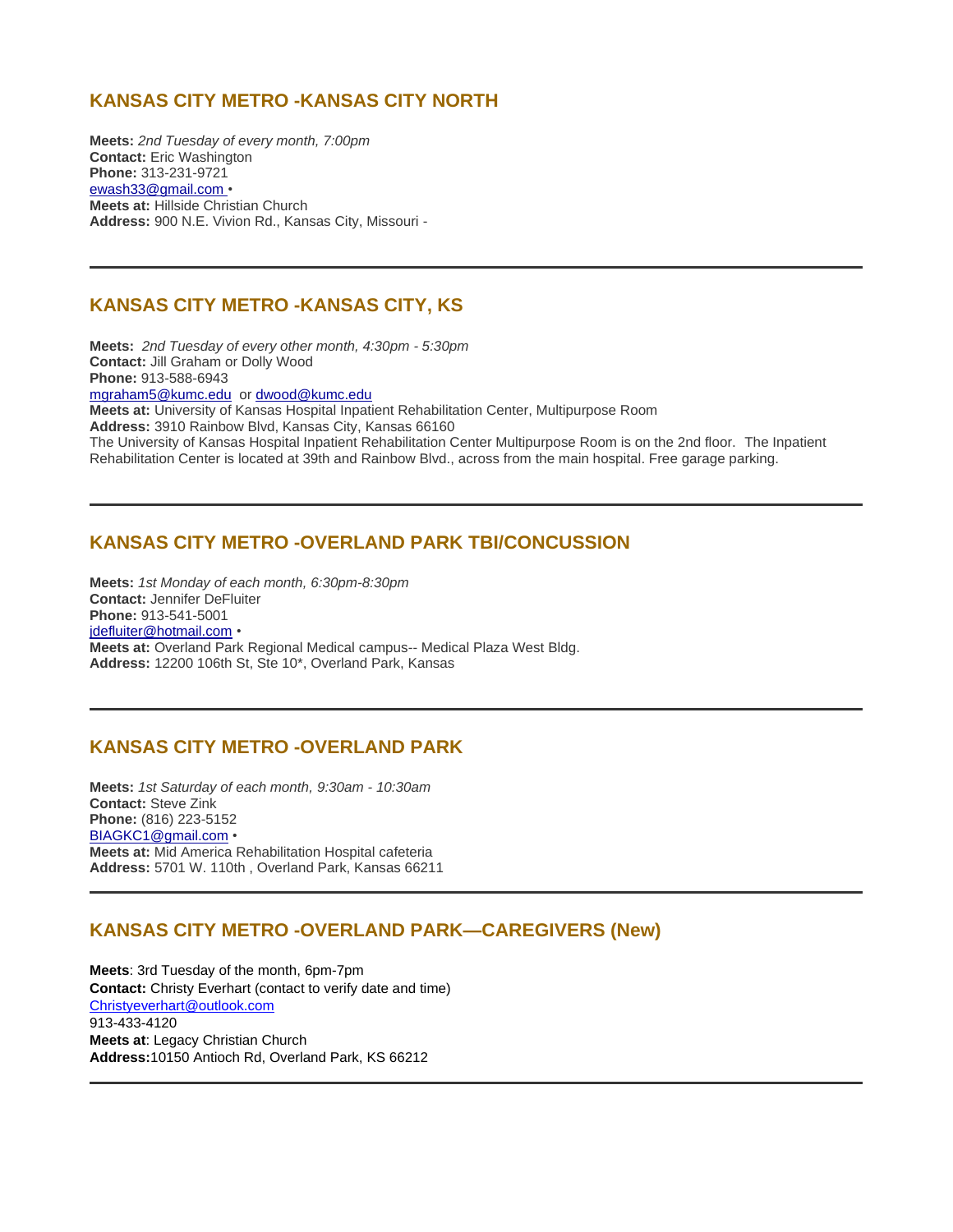# **KANSAS CITY METRO -KANSAS CITY, MO**

**Meets:** *2nd Thursday 3:00-4:30pm* **Contact:** Ruthie Stephens **Phone:** 816-561-0304 [Ruthie Stephens@thewholeperson.org](mailto:Ruthie%20Stephens@thewholeperson.org) • [www.thewholeperson.org](http://www.thewholeperson.org/) **Meets at:** The Whole Person **Address:** 3710 Main Street , Kansas City, Missouri 64111

# **KANSAS CITY METRO - YOUNG ADULTS**

**Meets:** *Various - check facebook for next location* **Contact: Phone**

### **LAWRENCE**

**Meets:** *Meetings are the fourth Wednesday of every month from 3-4 pm.* **Contact**: Abby Browning **Phone**: 785-727-1899 or [abby.browning@neurorestorative.com](mailto:abby.browning@neurorestorative.com) **Meets at**: Various locations in Lawrence

#### **MANHATTAN**

**Meets:** *Meetings are 4th Thursday of every month, 5:30 pm* **Contact:** Carrie Fratecelli - K-State Speech and Hearing Center **Phone:** 785-256-0408 [TBIgroupMHK@gmail.com](mailto:TBIgroupMHK@gmail.com) • **Meets at:** College Avenue United Methodist Church **Address:** 1609 College Ave., Manhattan, Kansas -

#### **MEDICINE LODGE**

**Meets:** *TBD* **Contact:** Heather Henke, RN **Phone:** 620-886-4023 [heatherhenkern@hotmail.com](mailto:heatherhenkern@hotmail.com) •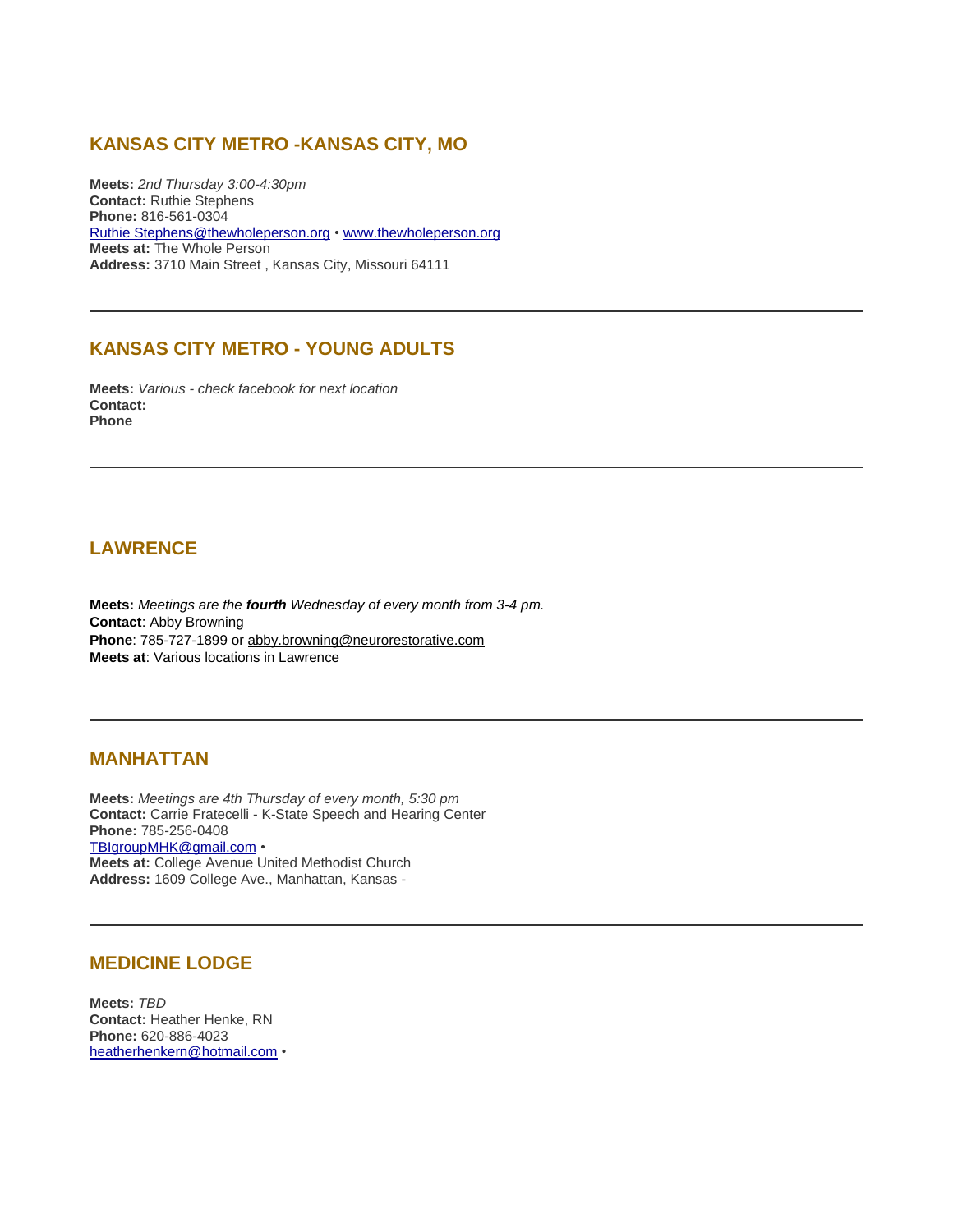# **PAOLA**

**Meets:** *Meetings are last Thursday of every month 6:30pm -9:00pm* **Contact:** Jeanne Woolsley **Phone:** 9137548883x1 [swwjcw0960@sbcglobal.net](mailto:swwjcw0960@sbcglobal.net) • [www.headsuponline.org](http://www.headsuponline.org/) **Meets at:** Paola Senior Center **Address:** 121 W. Wea St., Paola, Kansas 66071

#### **SALINA**

**Meets:** *Currently not meeting*  **Contact: Phone: Meets at:** OCCK Inc **Address:** 1710 W. Schilling Rd, Salina, Kansas - Please park in east lot and use east door entrance.

#### **ST. JOSEPH - MO**

**Meets:** *Meetings are the 3rd Thursday of the month, 6:00 pm* **Contact:** Rita Zotto **Phone:** (816) 539-2144 [rita.zotto@clintoncohealth.org](mailto:rita.zotto@clintoncohealth.org) • **Meets at:** MOSAIC Life Care **Address:** 5325 Faraon Street, St. Joseph, Missouri 64006

# **TOPEKA**

**Meets:** *Meetings are the 3rd Thursday of the month, 6:00pm - 7:30pm* **Contact:** Faye Miller or Randy Williams **Phone:** (785) 207-2606 or (785) 232-8553 **Meets at:** Kansas Rehabilitation Hospital **Address:** 1504 SW 8th Ave., Topeka, Kansas 66606 Meetings are held in the employee cafeteria on the first floor of the hospital.

### **WICHITA WEST**

**Meets:** *Currently inactive* **Contact: Phone: Meets at: Address:**

# **VIRTUAL SUPPORT GROUPS**

**Survivors & Their families Meets***: 4th Wed. of the month-3pm-4:30pm (contact for log-in)* **Contact**: Julie van Foeken, Neurorestorative Phone: 785-727-7614 | F 785-727- 1905 Julie.VanFoeken@neurorestorative.com